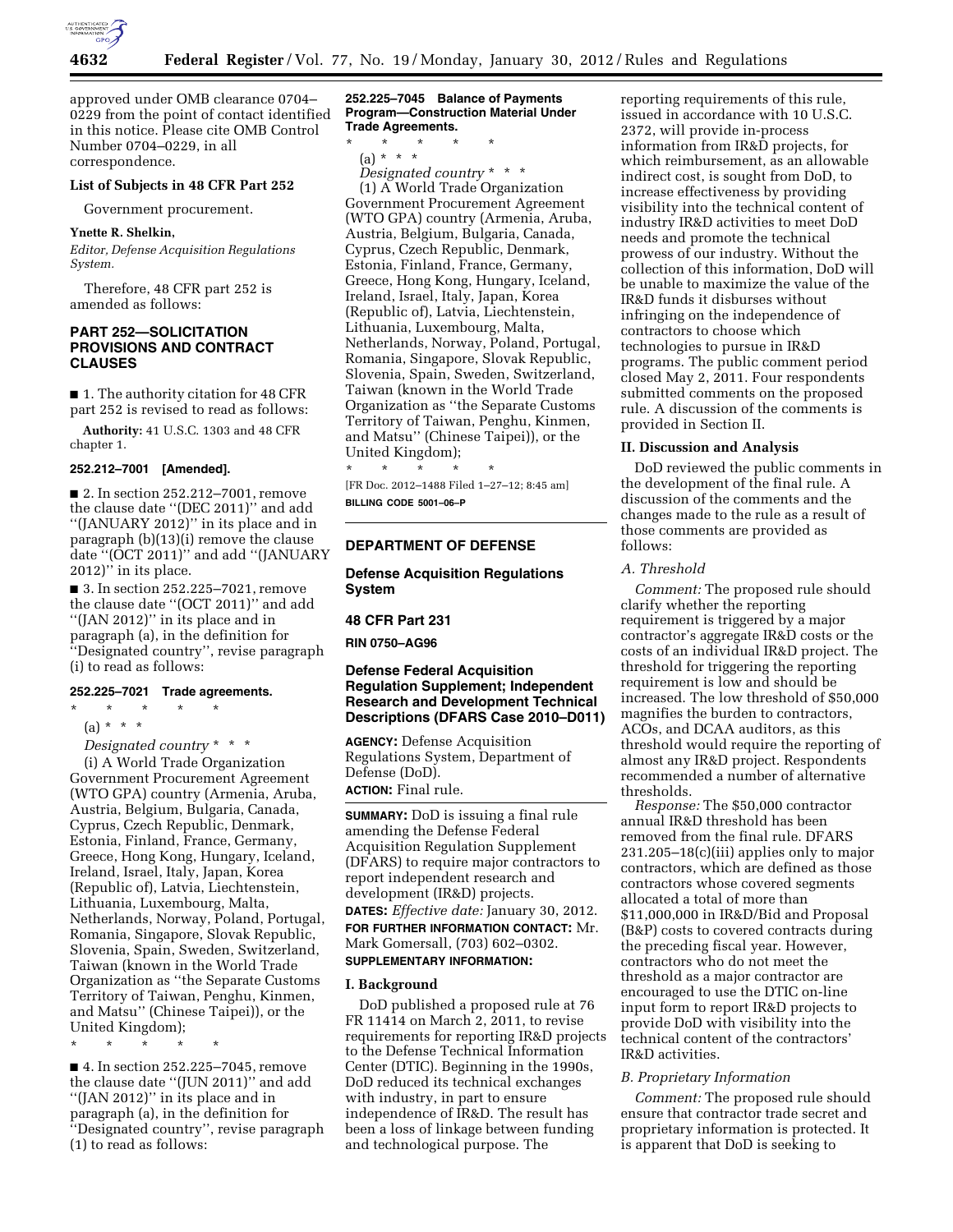collect more than high-level, basic information regarding each IR&D project. Moreover, the proposed rule seeks to incentivize and encourage the voluntary disclosure by contractors of competition-sensitive, proprietary information. The respondent understands that DoD has had concerns with the security of proprietary information contained in the DTIC database, as discussed in a September 2008 presentation by the Deputy Undersecretary of Defense, International Technology Security. Therefore the respondent made the following suggestions:

(1) DoD should first assure that the DTIC database is capable of protecting contractor trade secret and proprietary information. How can DoD assure contractors that the data will not be compromised? The sensitive nature of the data should require encryption at the very least.

(2) DoD should ensure that provisions are in place that provide assurance that only DoD personnel will have access to this data. If any third party contractors have access, ensure that assurances/ restrictions are in place to ensure that none of a contractor's proprietary IR&D data is disclosed outside of DoD.

(3) The respondent suggested that the on-line input information be high level only and if the area has interest to DoD, contact the contractor to obtain more detail. This will limit the sensitive information in the database and still allow DoD to obtain the information it seeks.

(4) DoD should reconsider the requirement that the submission of IR&D data be exclusively by means of the DTIC's on-line input form, and alternative means for submission should be permitted.

(5) The rule should be revised so as to avoid imposing on contractors the burden and expense of resisting public release under the Freedom of Information Act (''FOIA'') of information entered into the DTIC database.

(6) The rule should be revised to make clear that the submission of IR&D information is voluntary, and that there is a presumption that information entered into and maintained in the DTIC database pursuant to the rule is confidential, and that its release is likely to cause the provider of the information substantial competitive harm if such information were to be released to the public. This would make it clear that the information entered into the DTIC database is within the scope of FOIA exemption (b)(4) and, therefore, not subject to public disclosure. The Trade Secrets Act, 18 U.S.C. § 1905, prohibits

the Government from releasing private information within its possession, unless law otherwise authorizes the release.

(7) DoD should ensure that processes are in place to verify data for accuracy and verify input for timeliness.

(8) The proposed rule should make clear that the Government cannot release or disclose proprietary IR&D submissions outside the Government without the data owner's written authorization. Further, contractors should be able to restrict the internal Government use of such IR&D data to DoD only. If DoD needs to share such proprietary IR&D data with support contractors, such as ''covered Government support contractors'' furnishing independent and impartial advice or technical assistance directly to DoD, then DoD should be required to obtain the data owner's written permission to do so.

*Response:* (1) Information protection. DTIC advises that adequate controls are in place to protect information from compromise. Only unclassified IR&D project summary information should be provided. Both database screens and printouts will be marked ''Proprietary.'' Any markings on attachments provided by a contractor would not be altered.

(2) Access control. DTIC advises that sufficient measures are being employed to limit access to authorized DoD users.

(3) Inputs. Firms have discretion regarding presentation of information they regard as sensitive when they submit project summaries.

(4) Submission format. The DTIC online input form has been established to provide contractors with a template for reporting on their IR&D projects. This format allows for submission of additional information as attachments.

(5) FOIA exemption. Information submitted is within the scope of FOIA exemption (b)(4).

(6) FOIA exemption and trade secrets. Information submitted is within the scope of FOIA exemption (b)(4).

(7) Timeliness and accuracy. Providing updates on an annual basis will ensure timeliness of the information submitted. Firms will be responsible for the accuracy of their submissions.

(8) Proprietary information controls. The rule makes no changes to existing laws and regulations dealing with Government use of proprietary information.

## *C. DTIC On-Line Form*

*Comment:* The rule should include a copy of the proposed DTIC on-line input form. The proposed rule does not address the nature of the information

that must be provided through the proposed DTIC on-line input form and the means of transmission of the form. The respondent recommended that DoD include in any final rule a copy of the DTIC form and instructions for completing the form. By doing so, relevant DoD personnel, including Administrative Contracting Officers (''ACOs'') and Defense Contract Audit Agency (''DCAA'') auditors, and contractors would be provided some certainty regarding the information that would be required to be entered into the DTIC database by contractors and the nature of the form as it may be revised. Unless the rule includes the form, contractors must monitor the form each year and may be subjected to increased reporting from the DTIC without proper notice or opportunity to comment.

*Response:* DFARS 231.205–18(v) sets forth that the cognizant contract administration office shall furnish contractors with guidance on financial information needed to support IR&D/ B&P costs and on technical information needed from major contractors to support the potential interest to DoD determination. To that extent, the DTIC on-line input form has been established to provide contractors with a template for reporting on their IR&D projects, and a process to provide such reporting that is designed to minimize the administrative burden on contractors. The DTIC on-line form includes reporting elements such as project title, project number, anticipated expenditures, project description, keywords, and technology readiness level. The DTIC on-line form can be found at *[http://www.dtic.mil/ird/dticdb/](http://www.dtic.mil/ird/dticdb/index.html) [index.html](http://www.dtic.mil/ird/dticdb/index.html)*.

# *D. Classified information*

*Comment:* The proposed rule fails to address issues relating to the reporting of classified information. The proposed rule does not address how contractors should handle the reporting of classified information should a contractor's classified IR&D project trigger the reporting requirement. The respondent recommended that DoD address this issue, including whether contractors would be required to report classified IR&D projects and, if such a requirement exists, how contractors would report this information. For example, it is unclear to the respondent whether classified information may properly be transmitted through the DTIC's on-line input form or whether the DTIC database is cleared to maintain classified IR&D project information.

*Response:* Only unclassified IR&D project summary information should be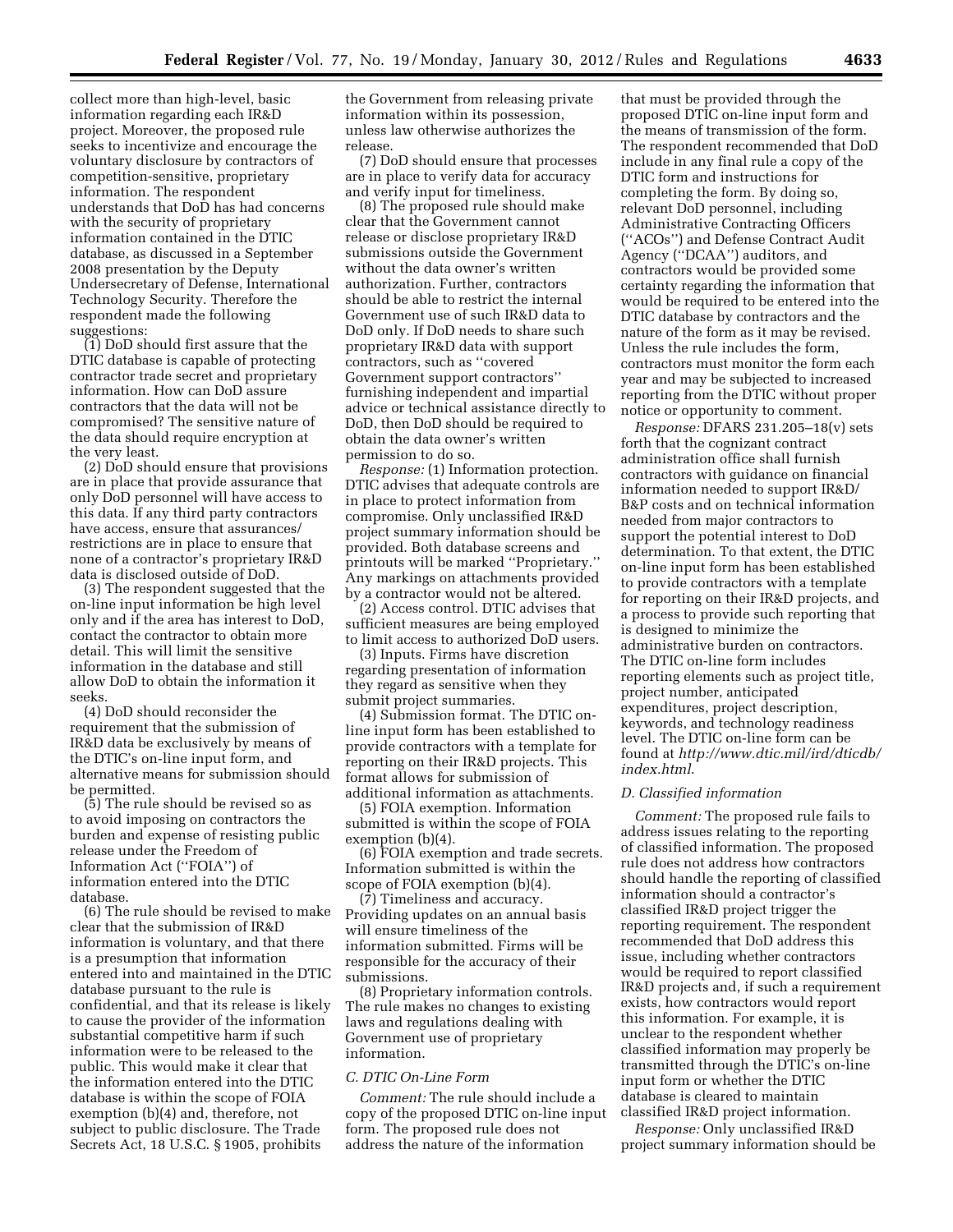provided. Both database screens and printouts will be marked ''Proprietary.''

#### *E. Technical expertise*

*Comment:* The proposed rule includes DCAA in the process to identify IR&D projects having potential interest to DoD, but fails to consider needed technical expertise. ACOs have responsibility for determining whether IR&D projects are of potential interest to DoD and thus satisfy that test for allowability. The proposed rule, however, suggests that DCAA may play some role in the determination process, but it is not clear to the respondent what role DCAA is expected to play. Further, to the extent that the purpose of making the DTIC input and updates available to DCAA is to facilitate assistance to ACOs in making potential interest determinations, this raises the question whether DCAA auditors, or even ACOs, have the necessary technical expertise to properly evaluate IR&D project descriptions to make these determinations. The respondent recommended that DoD clarify what role, if any, DCAA is to play in determining whether IR&D projects are of potential interest to DoD. Further, given the increasing technical complexity of many IR&D projects, should the proposed rule be finalized, the respondent recommended that DoD consider mandating the use of a Defense Contract Management Agency (DCMA) or other technical representative to assist ACOs and, as applicable, DCAA auditors, in evaluating contractor IR&D project descriptions and making potential interest determinations.

*Response:* This rule does not place additional oversight responsibilities onto DCAA and DCMA. Further, contracting personnel will make appropriate determinations whether IR&D projects are of potential interest to DoD and thus satisfy that test for allowability, in accordance with this rule. However, when specialized expertise is required, contracting officers are expected to consult with auditors and other individuals with specialized experience, as necessary, to ensure a full understanding of issues.

#### *F. Administrative Burden*

*Comment:* The proposed rule would impose administrative burdens on contractors, ACOs, and DCAA auditors. Contractors would need to coordinate the review and approval of the data reported, often across multiple business units for larger IR&D projects, to ensure the information is accurate and relevant and meets the reporting objectives. This would involve contractor management personnel, as well as personnel from

functions such as engineering, manufacturing, quality assurance, and many others. In addition to the impact on contractors, the rule would impose administrative burdens on ACOs and DCAA auditors.

*Response:* The reporting requirements in this rule will provide in-process information to allow DoD to maximize the value of the IR&D funds it disburses without infringing on the independence of contractors to choose which technologies to pursue in IR&D programs. DoD will employ procedures that minimize the administrative burden on contractors.

#### *G. Intent of IR&D Reporting*

*Comment:* A respondent questioned what DoD really intends to do with the information and how much detail will be required to evaluate the ''technical content'' of IR&D projects.

*Response:* The objective is to support DoD science and technology and acquisition program planning personnel by providing visibility into the technical content of industry IR&D activities to ensure that they meet DoD needs and promote the technical prowess of our industry. For this purpose, only a concise one-and-a-half to two-page overview is needed.

#### *H. DoD-sponsored IR&D*

*Comment:* The phrase ''DoDsponsored IR&D'' is inconsistent with the concept that IR&D is developed at private expense. The respondent suggested eliminating the phrase DoDsponsored IR&D.

*Response:* The phrase ''DoDsponsored IR&D'' is not used in the DFARS. For clarity, this notice references IR&D projects for which reimbursement, as an allowable indirect cost, is sought from DoD.

# *I. Patent Issues*

*Comment:* The proposed rule may force contractors to file patent applications on early-stage technologies prematurely. Depending on the specificity of the information required, the proposed rule may also require contractors to seek patent protection for disclosed technologies at an earlier date than would otherwise be the case in order to avoid the bar to patentability provided for in 35 U.S.C. 102. This would entail additional and possibly unnecessary expense, as further development of early-stage technologies often leads to the conclusion that the technology isn't viable and hence does not justify the expense of a patent application. Expressly providing that the submitted information will be accorded confidential treatment may

avoid this result, but that isn't clear to the respondent in the proposed rule in its present form.

*Response:* Firms control the specificity of information submitted. Therefore, this rule will not force contractors to file patent applications on early-stage technologies prematurely. Information submitted will be safeguarded as addressed in responses to comment B.

# *J. Not a Mandated Statutory Requirement*

*Comment:* 10 U.S.C. 2372 does not mandate IR&D reporting. Contrary to the statement in the background section of the proposed rule, 10 U.S.C 2372 does not mandate any particular form of IR&D reporting. On the contrary, IR&D reporting is permissive. In addition, this information is already required under DFARS 231.205–18 for purposes of determining allowability of IR&D costs. Additional reporting information is not and should not be required. Specifically, the Government already is provided the data and is responsible for reviews of IR&D projects that are of potential interest to DoD under the DFARS clause.

*Response:* 10 U.S.C 2372 subsection (a), Regulations, states that the Secretary of Defense shall prescribe regulations governing the payment, by the Department of Defense, of expenses incurred by contractors for independent research and development and bid and proposal costs. To that extent, subsection (c), Additional controls, states that the regulations prescribed pursuant to subsection (a) may include implementation of regular methods for transmission from contractors to the Department of Defense, in a reasonable manner, of information regarding progress by the contractor on the contractor's independent research and development programs. The requirement to determine the allowability of IR&D costs is a preestablished requirement in 231.205– 18(c)(iii)(B), which sets forth that allowable IR&D/B&P costs are limited to those for projects that are of potential interest to DoD. The reporting requirements of this rule will provide necessary information to DoD cognizant administrative contracting officers to make the required allowability determinations.

#### *K. Allowability of IR&D Costs*

*Comment:* DoD should not make IR&D cost allowability contingent on reporting. Under the proposed rule, IR&D costs would be unallowable for projects exceeding \$50,000 unless the project(s) are reported in the DTIC.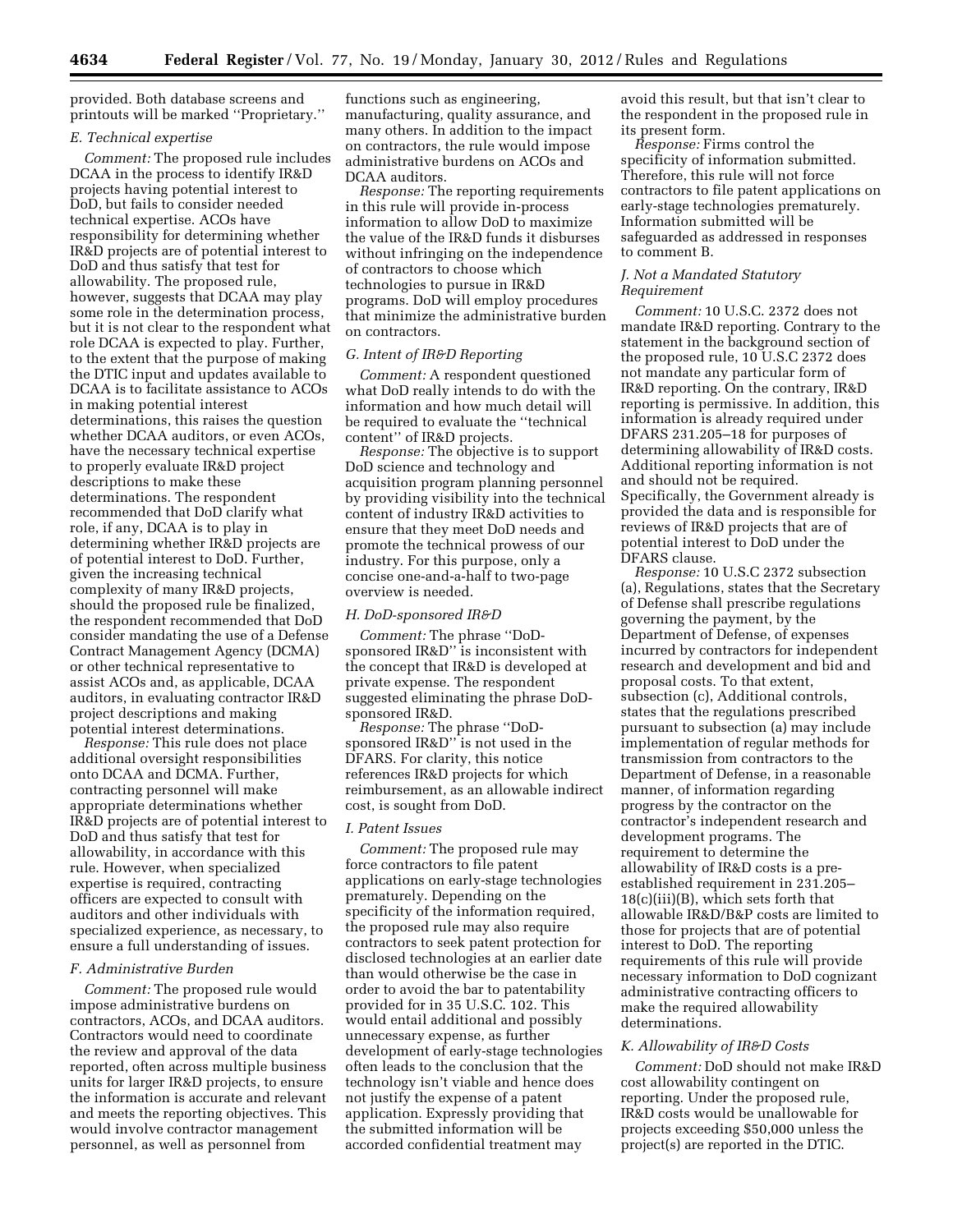Using the disallowance of costs to enforce the proposed reporting requirement is unnecessary and unreasonable and would result in sanctions that are disproportional to the potential harm to DoD. Normally, if a contract fails to comply with such a contractual reporting requirement, the noncompliance would be treated as a breach of contract judged on the basis of its materiality. Moreover, claimed contractor IR&D costs are currently auditable by the Defense Contract Audit Agency to support G&A rate audits. DoD already is protected from improper charging including the remedy of double damages and interest on expressly unallowable costs.

*Response:* The requirement to determine the allowability of IR&D costs is a pre-established requirement in the DFARS. Specifically, 231.205– 18(c)(iii)(B) sets forth that allowable IR&D/B&P costs are limited to those costs for projects that are of potential interest to DoD. Further, 231.205– 18(c)(iv) states that for major contractors, the cognizant ACO or corporate ACO shall determine whether IR&D/B&P projects are of potential interest to DoD. This rule establishes reporting requirements to provide necessary information to DoD cognizant ACOs to make the required allowability determinations.

#### *L. Impacts to Small Businesses*

*Comment:* The proposed rule's Regulatory Flexibility Act section states that the reporting requirements will not apply to a significant number of small businesses. If the reporting requirement is not limited to major contractors and is not on a per project basis, the low threshold likely will capture many small businesses. Given the current state of DoD contracting and the complex systems required to support DoD, there are very few IR&D projects that can be performed for less than \$50,000 and thus the requirements, in effect, will apply to most IR&D, including those performed by small businesses. The respondent, therefore, respectfully disagreed with DoD's suggestion that the requirements will not apply to a significant number of small businesses.

*Response:* DoD does not expect this proposed rule to have a significant economic impact on a substantial number of small entities within the meaning of the Regulatory Flexibility Act, 5 U.S.C. 601, *et seq.,* because 231.205–18(c)(iii) applies only to major contractors, which are defined as those whose covered segments allocated a total of more than \$11,000,000 in IR&D/ B&P costs to covered contracts during the preceding fiscal year. The \$50,000

contractor annual IR&D threshold has been removed from the final rule. However, DoD has included a new sentence in the rule to encourage small businesses to submit their project description since there may be an advantage to any size business to have its projects included.

#### *M. Increased Costs*

*Comment:* The scope and sweep of this proposed rule is not well defined and is left open to conflicting interpretations. As such, it is difficult for companies to assess the costs of compliance or judge the accuracy of the burden of the proposed information collected without further specificity. For example, the term ''project'' is undefined. It is not uncommon for contractors to account for their IR&D costs not on a project basis but only as charge numbers or cost centers.

*Response:* The IR&D cost principle at FAR 31.205–18(b) states ''The requirements of 48 CFR 9904.420, Accounting for independent research and development costs and bid and proposal costs, are incorporated in their entirety \* \* \*.'' The cost accounting standard at 48 CFR 9904.420–40, Fundamental requirement, paragraph (a) states, ''The basic unit for identification and accumulation of Independent Research and Development (IR&D) and Bid and Proposal (B&P) costs shall be the individual IR&D or B&P project.'' The proposed rule used terms in long use with understood meanings. Further, for contractors to account for their IR&D costs on other than a project basis would result in noncompliant reporting of IR&D costs if the amount of IR&D costs were determined to be material in amount.

### *N. Public Hearing*

*Comment:* The proposed rule raises many issues and leaves many questions unanswered. In light of this, one respondent requested that DoD hold a public hearing to further discuss the proposed rule and obtain additional comments.

*Response:* DoD acknowledges the respondent's recommendation. However, DoD has determined that a public meeting is not necessary at this time. Through the public comments received in response to the proposed rule, DoD has determined that it has a clear understanding of public issues and concerns.

# **III. Executive Orders 12866 and 13563**

Executive Orders (E.O.s) 12866 and 13563 direct agencies to assess all costs and benefits of available regulatory alternatives and, if regulation is

necessary, to select regulatory approaches that maximize net benefits (including potential economic, environmental, public health and safety effects, distributive impacts, and equity). E.O. 13563 emphasizes the importance of quantifying both costs and benefits, of reducing costs, of harmonizing rules, and of promoting flexibility. This is a significant regulatory action and, therefore, was subject to review under section 6(b) of E.O. 12866, Regulatory Planning and Review, dated September 30, 1993. This rule is not a major rule under 5 U.S.C. 804.

# **IV. Regulatory Flexibility Act**

DoD has prepared a final regulatory flexibility analysis consistent with 5 U.S.C. 604. A copy of the analysis may be obtained from the point of contact specified herein. The analysis is summarized as follows:

DoD does not expect this final rule to have a significant economic impact on a substantial number of small entities within the meaning of the Regulatory Flexibility Act, 5 U.S.C. 601, et seq., because reporting the IR&D projects utilizing the DTIC on-line input form does not require contractors to expend significant effort or cost. Furthermore, since 231.205–18(c)(iii) applies only to major contractors, which are defined as those whose covered segments allocated a total of more than \$11,000,000 in IR&D/B&P costs to covered contracts during the preceding fiscal year, the IR&D project reporting requirements will not apply to a significant number of small entities. Reporting the IR&D projects will utilize the DTIC on-line input form, which does not require contractors to expend significant effort or cost. No alternatives to the rule that would meet the stated objectives were identified by the agency.

#### **V. Paperwork Reduction Act**

The rule contains information collection requirements that require the approval of the Office of Management and Budget under the Paperwork Reduction Act (44 U.S.C. chapter 35). OMB has cleared this information collection requirement through January 31, 2015 under OMB Control Number 0704–0483, titled: Defense Federal Acquisition Regulation Supplement (DFARS) Part 231, Contract Cost Principles and Procedures.